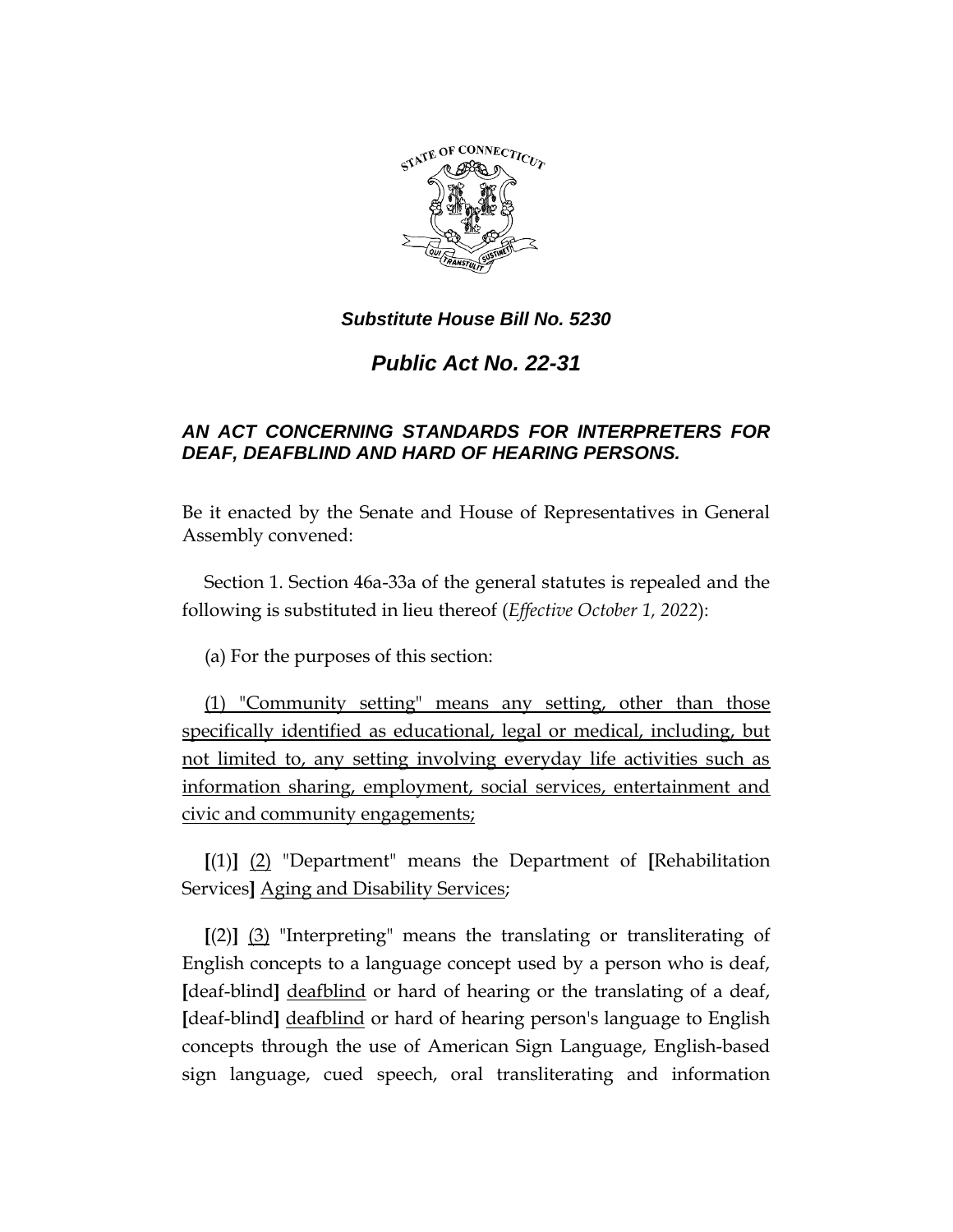received tactually;

**[**(3) "Deaf-blind"**]** (4) "Deafblind" means combined vision and hearing impairments that challenge a person's ability to communicate, interact with others, access information and move about safely;

**[**(4)**]** (5) "Educational setting" means any setting where interpretive services are provided concerning education-related matters, including, but not limited to, all schools, school-based programs, services and activities and other educational programs;

**[**(5)**]** (6) "Legal setting" means any criminal or civil action involving a court of competent jurisdiction, any investigation or action conducted by a duly authorized law enforcement agency, employment-related hearings, appointments and situations requiring the presence of an attorney;

**[**(6)**]** (7) "Medical setting" means gatherings or gathering places where **[**health and wellness issues**]** physical health, mental health, or both are addressed, including, but not limited to, hospitals, clinics, assisted living and rehabilitation facilities, mental health treatment sessions, psychological evaluations, substance abuse treatment sessions, crisis intervention and appointments or other treatment requiring the presence of a doctor, nurse, medical staff or other health care professional; and

**[**(7)**]** (8) "Transliterating" means converting or rendering English concepts to a language concept used by a person who is deaf, **[**deafblind**]** deafblind or hard of hearing or the translating of a deaf, **[**deafblind**]** deafblind or hard of hearing person's language concept to English concepts.

(b) Except as provided in subsections (g) and (h) of this section, all persons providing interpreting services shall register, annually, with the Department of Aging and Disability Services. Such registration shall be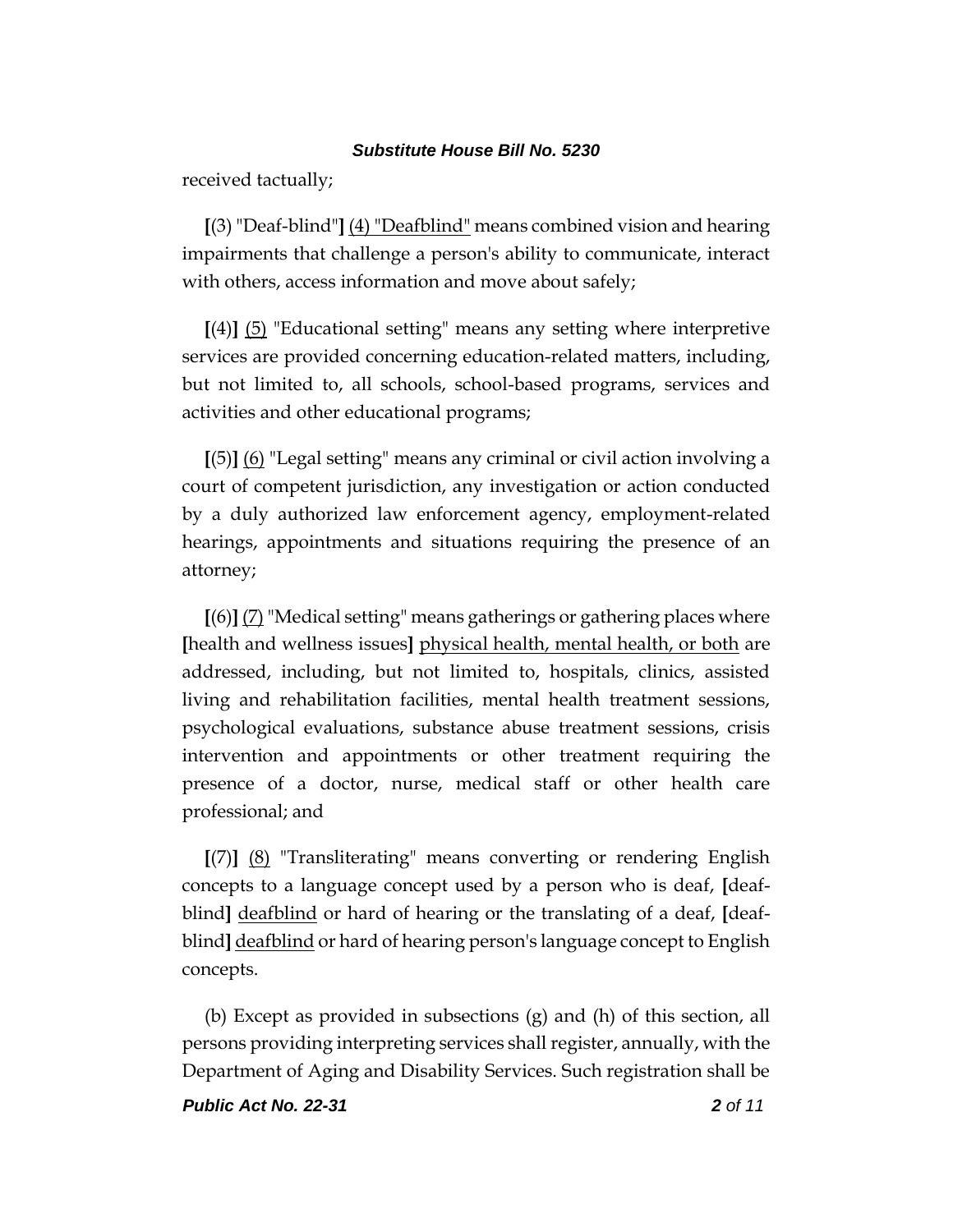on a form prescribed or furnished by the Commissioner of Aging and Disability Services and shall include the registrant's name, residential or business address, or both, contact information, including, but not limited to, phone number, place of employment as interpreter and interpreter certification or credentials. The department shall (1) issue interpreter identification cards for those who register in accordance with this section, and (2) maintain a current listing on its Internet web site of such registered interpreters, categorized by interpreter settings for which they are qualified. The department may also require documentation of the registrant's training hours. The department shall annually issue interpreter identification cards listing the type of settings in which the registrant is qualified to interpret. The department shall establish an Internet web page containing information about services for deaf, deafblind and hard of hearing individuals. The department's Internet web page shall include, but not be limited to, information related to such services provided by the department and the Departments of Social Services, Mental Health and Addiction Services and Children and Families.

(c) **[**No**]** Except as provided in subsections (g) and (h) of this section, no person shall provide interpreting services in the state, including in a community setting, unless such person is registered with the Department of Aging and Disability Services according to the provisions of this section, holds recognized national or state interpreter credentials determined by the department to be acceptable for interpreting purposes where appropriate in Connecticut and has met at least one of the following qualifications:

(1) (A) Has passed the National Registry of Interpreters for the Deaf written generalist test or the National Association of the Deaf-National Registry of Interpreters for the Deaf certification knowledge examination, (B) holds a level three certification provided by the National Association of the Deaf, and (C) (i) documents the achievement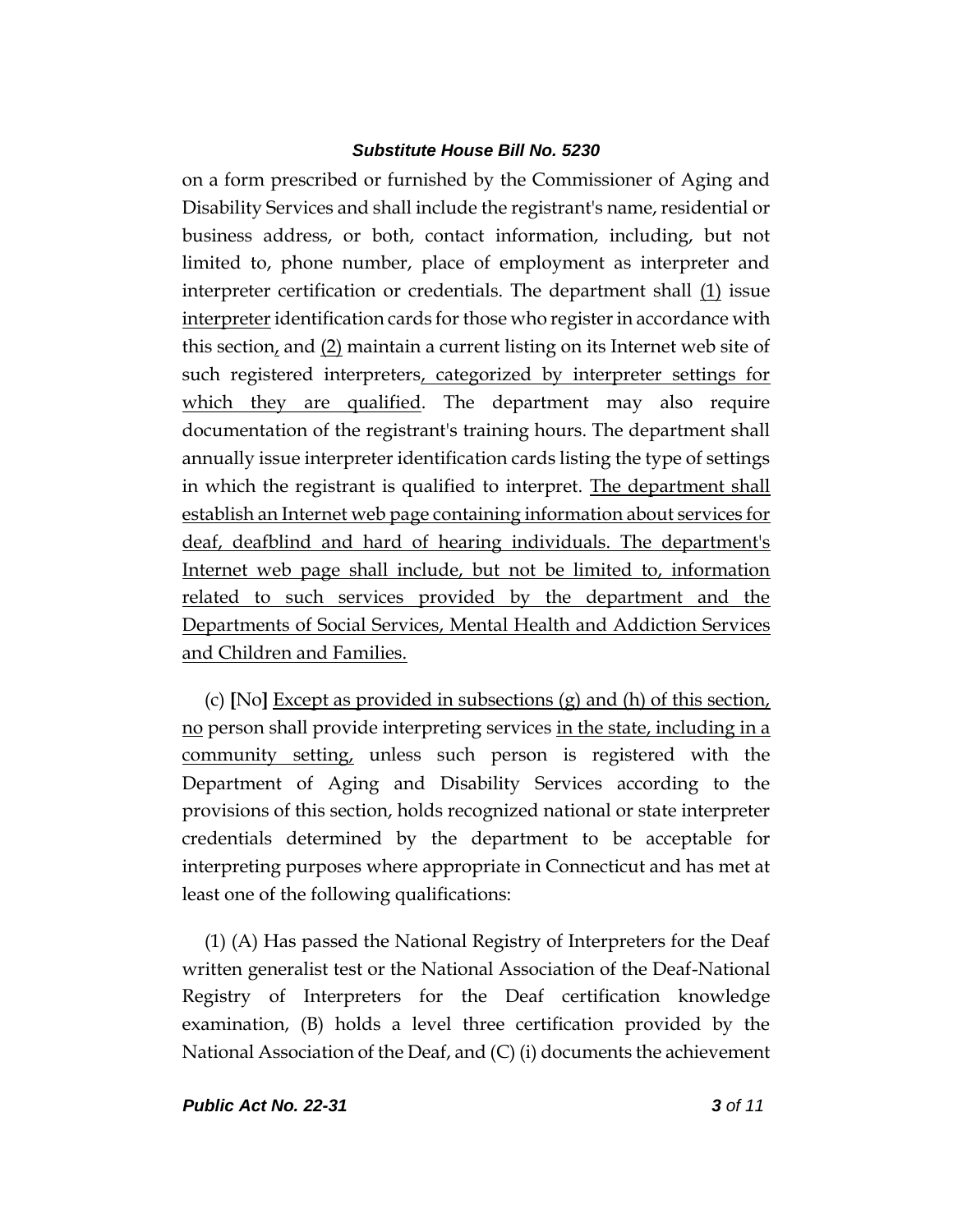of two continuing education units per year for a maximum of five years of training approved by the Commissioner of Aging and Disability Services, and (ii) on or before the fifth anniversary of having passed the National Registry of Interpreters for the Deaf written generalist test or the National Association of the Deaf-National Registry of Interpreters for the Deaf certification knowledge examination, has passed the National Registry of Interpreters for the Deaf performance examination or the National Association of the Deaf-National Registry of Interpreters for the Deaf national interpreter certification examination;

(2) (A) Has passed the National Registry of Interpreters for the Deaf written generalist test or the National Association of the Deaf-National Registry of Interpreters for the Deaf certification knowledge examination, (B) is a graduate of an accredited interpreter training program and documents the achievement of two continuing education units per year for a maximum of five years of training approved by the commissioner, and (C) on or before the fifth anniversary of having passed the National Registry of Interpreters for the Deaf written generalist test or the National Association of the Deaf-National Registry of Interpreters for the Deaf certification knowledge examination, has passed the National Registry of Interpreters for the Deaf performance examination or the National Association of the Deaf-National Registry of Interpreters for the Deaf national interpreter certification examination;

(3) Holds a level four or higher certification from the National Association of the Deaf;

(4) Holds certification by the National Registry of Interpreters for the Deaf;

(5) For situations requiring an oral interpreter only, holds oral certification from the National Registry of Interpreters for the Deaf;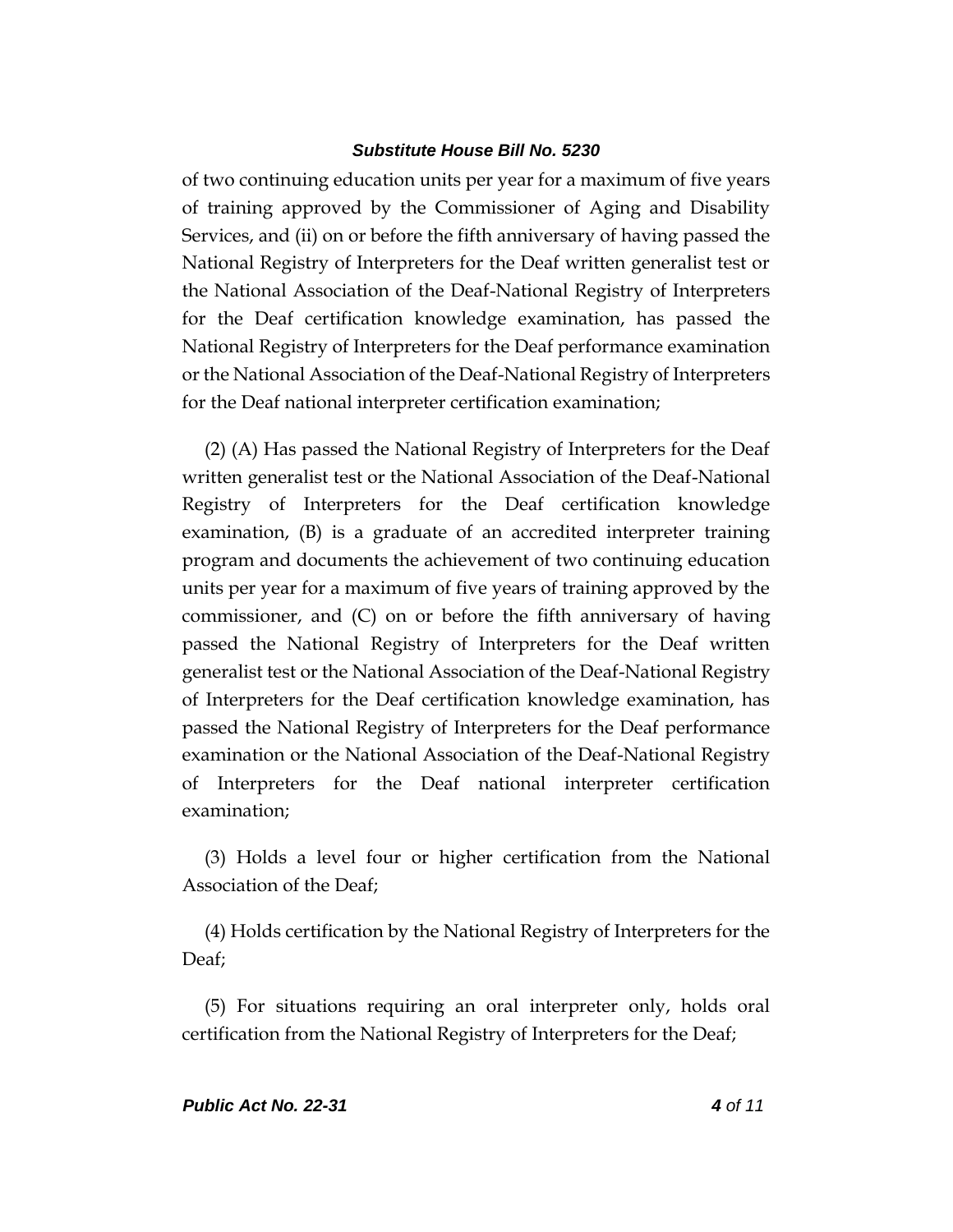(6) For situations requiring a cued speech transliterator only, holds certification from the National Training, Evaluation and Certification Unit and has passed the National Registry of Interpreters for the Deaf written generalist test;

(7) Holds a reverse skills certificate or is a certified deaf interpreter under the National Registry of Interpreters for the Deaf;

(8) Holds a National Association of the Deaf-National Registry of Interpreters for the Deaf national interpreting certificate; or

(9) Holds the credential of Approved Deaf Interpreter, Approved American Sign Language-English Interpreter, or Approved Sign Language Transliterator by the Massachusetts Commission on the Deaf and Hard of Hearing.

(d) No person shall provide interpreting services in a medical setting unless such person is registered with the Department of Aging and Disability Services according to the provisions of this section and holds (1) a comprehensive skills certificate from the National Registry of Interpreters for the Deaf, (2) a certificate of interpretation or a certificate of transliteration from the National Registry of Interpreters for the Deaf, (3) a level four or higher certification from the National Association of the Deaf, (4) a reverse skills certificate or certification as a deaf interpreter under the National Registry of Interpreters for the Deaf, (5) for situations requiring an oral interpreter only, an oral certification from the National Registry of Interpreters for the Deaf, (6) for situations requiring a cued speech transliterator only, a certification from the National Training, Evaluation and Certification Unit and has passed the National Registry of Interpreters for the Deaf written generalist test, **[**or**]** (7) a National Association of the Deaf-National Registry of Interpreters for the Deaf national interpreting certificate, or  $(8)$  the credential of Approved Deaf Interpreter by the Massachusetts Commission on the Deaf and Hard of Hearing.

*Public Act No. 22-31 5 of 11*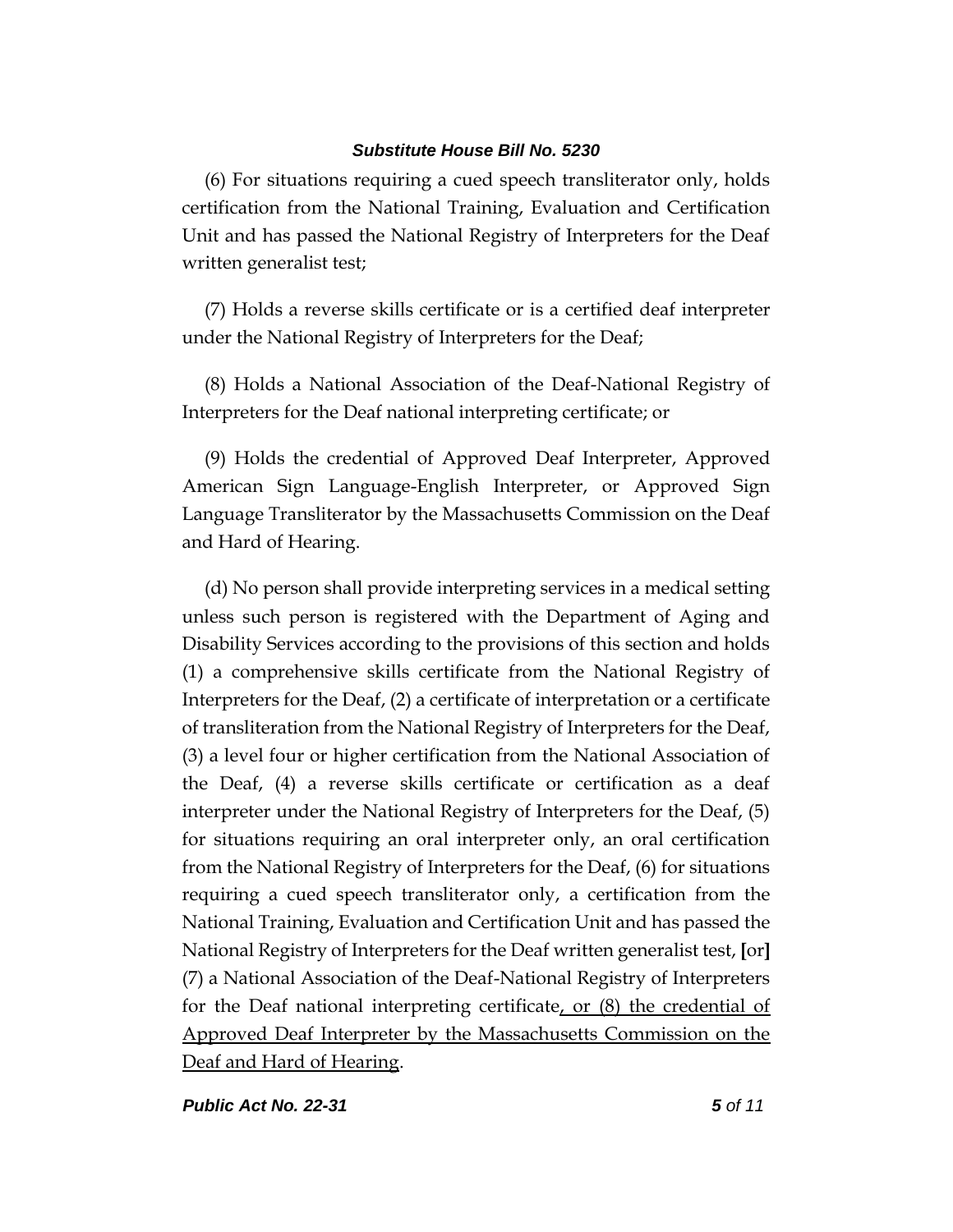(e) No person shall provide interpreting services in a legal setting unless such person is registered with the Department of Aging and Disability Services according to the provisions of this section and holds (1) a comprehensive skills certificate from the National Registry of Interpreters for the Deaf, (2) a certificate of interpretation and a certificate of transliteration from the National Registry of Interpreters for the Deaf, (3) a level five certification from the National Association of the Deaf, (4) a reverse skills certificate or is a certified deaf interpreter under the National Registry of Interpreters for the Deaf, (5) for situations requiring an oral interpreter only, an oral certification from the National Registry of Interpreters for the Deaf, (6) for situations requiring a cued speech transliterator only, certification from the National Training, Evaluation and Certification Unit and has passed the National Registry of Interpreters for the Deaf written generalist test, **[**or**]** (7) a National Association of the Deaf-National Registry of Interpreters for the Deaf national interpreting certificate, or  $(8)$  the credential of Approved Deaf Interpreter by the Massachusetts Commission on the Deaf and Hard of Hearing.

(f) No person who is not registered as a qualified interpreter pursuant to this section shall:

(1) Engage in the practice of or offer to engage in the practice of interpreting for another person, an agency or an entity;

(2) Use the title "interpreter", "transliterator" or a similar title in connection with services provided under his or her name;

(3) Present or identify himself or herself as an interpreter qualified to engage in interpreting in this state;

(4) Use the title "interpreter", "transliterator" or a similar title in advertisements or communications; or

*Public Act No. 22-31 6 of 11* (5) Perform the function of or convey the impression that he or she is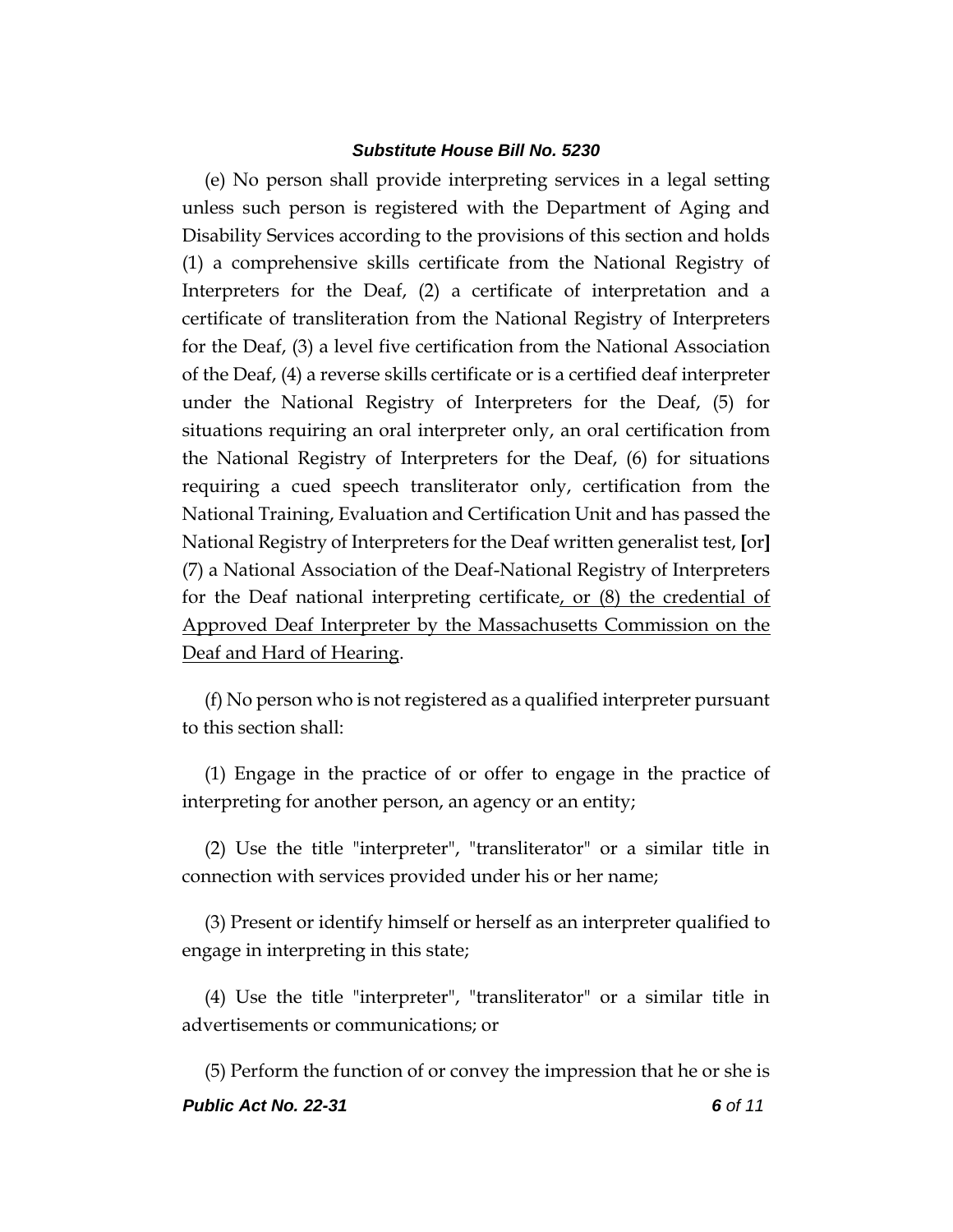an interpreter or transliterator.

(g) The requirements of this section shall apply to persons who (1) receive compensation for the provision of interpreting services, and (2) provide interpreting services as part of their job duties. The requirements of this section shall not apply to nonregistered individuals such as family members and friends who voluntarily provide interpreting services at the request of a deaf, **[**deaf-blind**]** deafblind or hard of hearing person.

(h) The following individuals shall be exempt from the registration requirements of this section:

(1) An individual interpreting at (A) a worship service conducted by a religious entity, or (B) services for educational purposes conducted by a religious entity or religiously affiliated school;

(2) An individual engaged in interpreting during an emergency situation, when obtaining a registered interpreter or registered transliterator could cause a delay that may lead to injury or loss to the individual requiring the interpreting services, provided such emergency assistance does not waive any communication access requirements for any entity pursuant to the federal Americans with Disabilities Act or Section 504 of the Rehabilitation Act of 1973, as both may be amended from time to time;

(3) An individual engaged in interpreting as part of a supervised internship or practicum in an interpreting program at an accredited college or university or an interpreting mentorship program approved by the department if (A) such interpreting is not in a legal, medical or educational setting, or (B) the individual is accompanied by an interpreter registered pursuant to this section; or

(4) An interpreter who is certified by a recognized national professional certifying body such as the National Registry of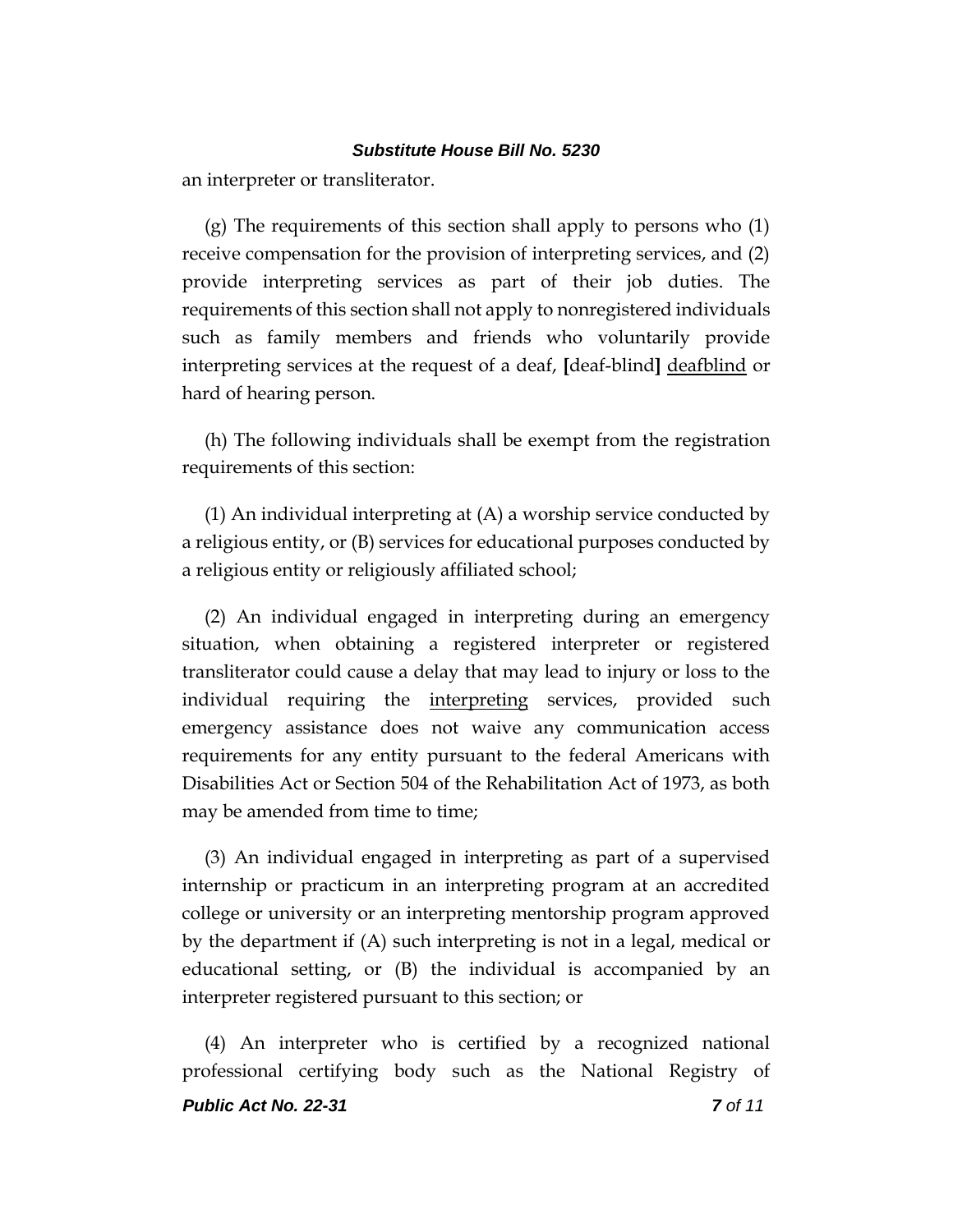Interpreters for the Deaf or the National Association of the Deaf or a recognized state professional certifying body from outside the state and provides interpreting services in the state for a period of time not exceeding fourteen days during a calendar year.

(i) Deaf, **[**deaf-blind**]** deafblind and hard of hearing persons may exercise their right to request or use a different registered interpreter than the interpreter provided to interpret for such persons in any interpreting setting in accordance with a nationally recognized interpreter code of professional conduct.

**[**(j) Any person may report a violation of the provisions of this section to the nonprofit entity designated by the Governor in accordance with section 46a-10b to serve as the state's protection and advocacy system for persons with disabilities.**]**

(j) Any person who is not registered in accordance with this section who represents himself or herself as an interpreter registered with the Department of Aging and Disability Services, or who engages in wilful or fraudulent misrepresentation of his or her credentials in an attempt to register with the department, shall be guilty of a class C misdemeanor. Failure to renew such registration in a timely manner shall not in and of itself constitute a violation for the purposes of this subsection. For purposes of this subsection, "timely manner" means registration renewal not more than thirty days after such registration has expired.

Sec. 2. Section 46a-34 of the 2022 supplement to the general statutes is repealed and the following is substituted in lieu thereof (*Effective October 1, 2022*):

As used in this section and sections 4-61aa, 46a-27, 46a-28, 46a-29 and 46a-35:

*Public Act No. 22-31 8 of 11* (1) "Deaf person" means a person who has a hearing loss which is so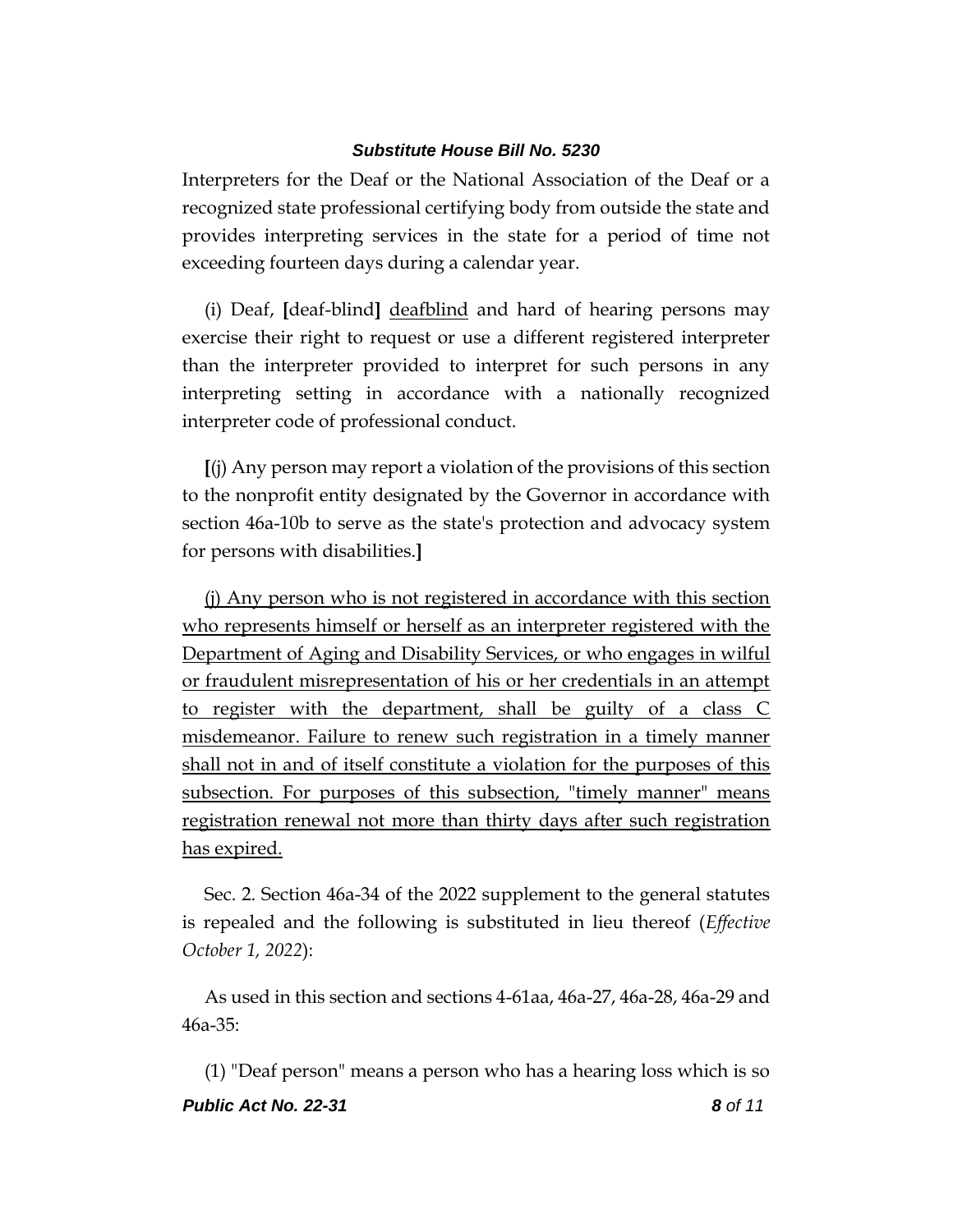severe that the person has difficulty in processing linguistic information through hearing, with or without amplification or other assistive technology;

(2) "Deafblind person" means a person who has both a hearing loss and a visual loss that present challenges in (A) processing linguistic information through hearing and sight, and (B) functioning independently as a sighted person without training;

(3) "Hard of hearing person" means a person who has a hearing loss, whether permanent or fluctuating, which may be corrected by amplification or other assistive technology or means but presents challenges in processing linguistic information through hearing;

(4) "American Sign Language" or "ASL" means the visual language used by deaf and hard of hearing persons in the United States and Canada, with semantic, syntactic, morphological and phonological rules distinct from the English language;

(5) "English-based manual or sign system" means a sign system that uses manual signs in English language word order, sometimes with added affixes that are not present in ASL;

(6) "Oral, aural or speech-based system" means a communication system which uses a deaf or hard of hearing person's speech or residual hearing abilities, with or without the assistance of technology or cues;

(7) "Language, communication mode or style" means one or more of the following: (A) ASL, (B) English-based manual or sign systems, (C) a minimal sign language system to communicate with persons who use home-based signs, idiosyncratic signs or a sign system or language from another country, (D) oral, aural or speech-based systems with or without assistive technology, and (E) tactile method ASL or protactile ASL as used by **[**deaf-blind**]** deafblind persons;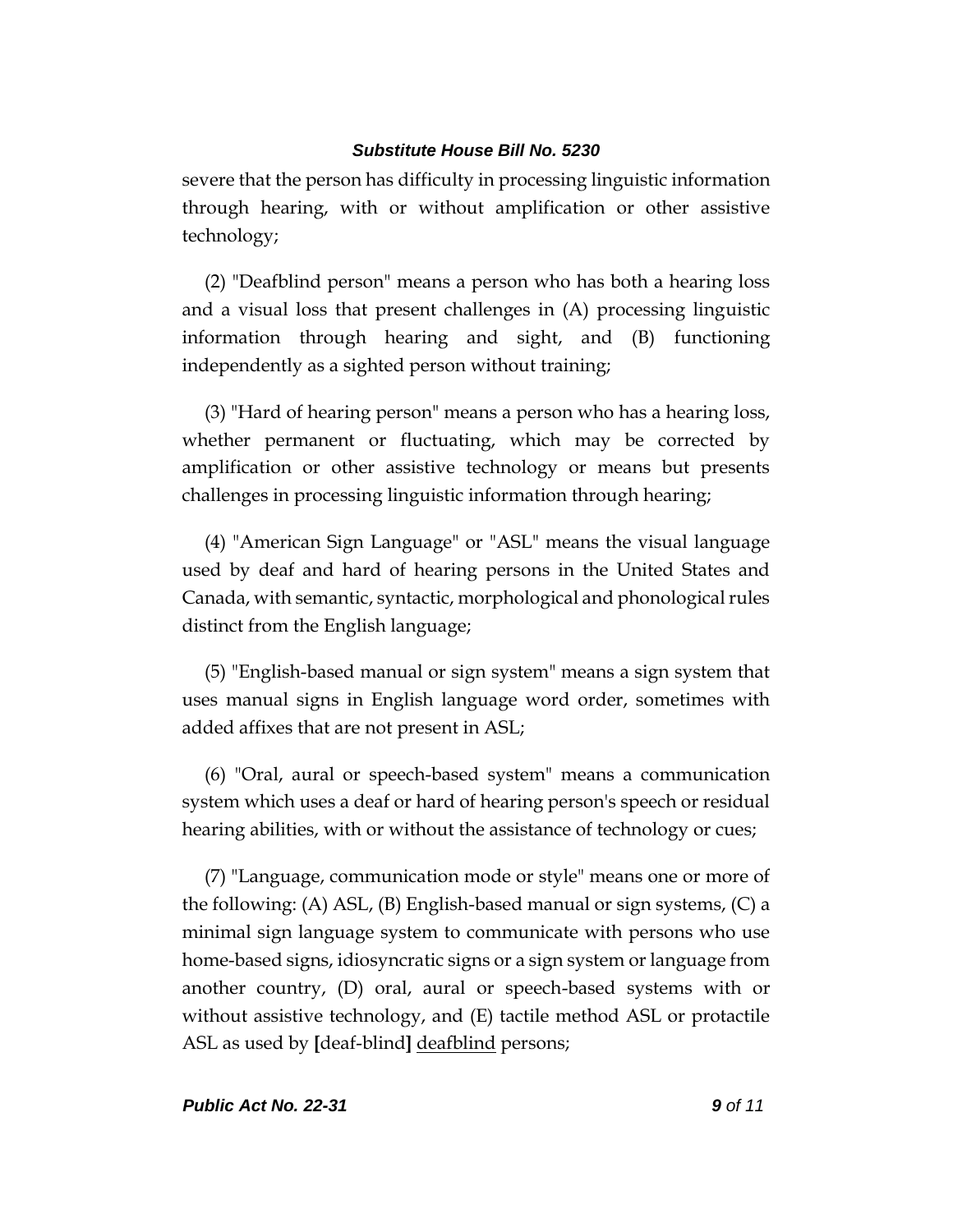(8) "Primary language, communication mode or style" means the language, communication mode or style which is preferred by and most effective for a particular person, or as determined by an appropriate language assessment undertaken by persons proficient in the language, communication mode or style being assessed;

(9) "Culturally and linguistically affirmative mental health services" means the provision of a full continuum of mental health services to a deaf, deafblind or hard of hearing person through an appropriately licensed mental health professional fluent in the primary language, communication mode or style and cultural needs of the person requiring such services; and

(10) "Accessible mental health services" means the provision of a full continuum of mental health services with the use of auxiliary aids and services necessary for a deaf, deafblind or hard of hearing person to communicate with appropriately qualified mental health professionals who are not fluent in the primary language, communication mode or style of the person requiring such services, including, but not limited to, qualified interpreters utilizing the language or communication mode used by such person, written communications or assistive listening devices.

Sec. 3. Section 17b-606 of the general statutes is amended by adding subsection (d) as follows (*Effective October 1, 2022*):

(NEW) (d) The Department of Social Services shall maintain on the department's Internet web site information on services provided to persons with disabilities. The department's Internet web site shall include a link to the Internet web page maintained by the Department of Aging and Disability Services pursuant to section 46a-33a, as amended by this act, containing information about services for deaf, deafblind and hard of hearing individuals.